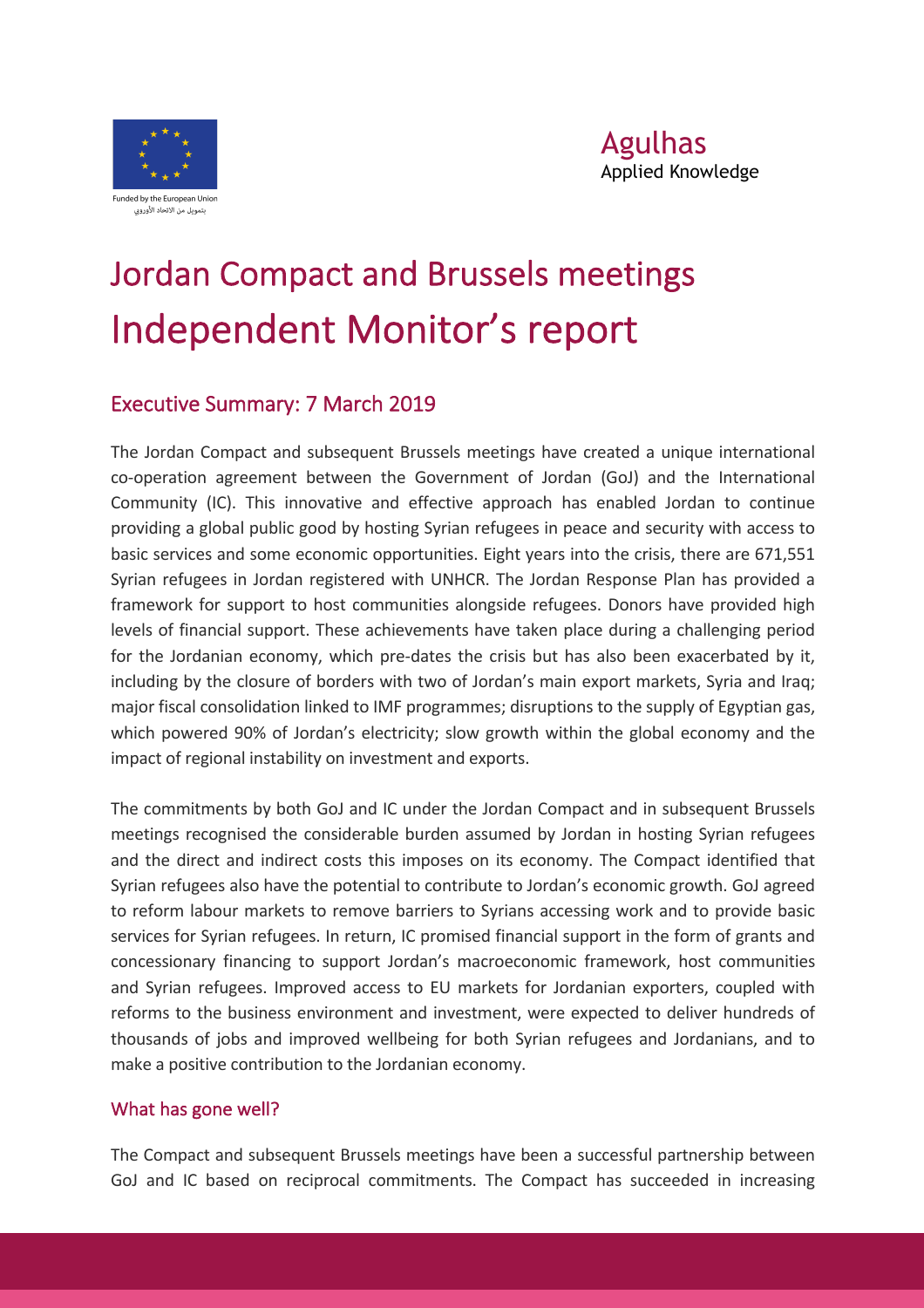international financial assistance for Jordan to meet part of the cost of hosting Syrian refugees and to support the direct provision of essential services for them. Increased financing has helped Jordan to address the pressure on its national resources, while not fully meeting the needs or aspirations of GoJ. GoJ has undertaken a range of reforms of labour markets and the business environment that have benefitted both Syrian refugees and the Jordanian economy.

Most Syrian refugees have been registered and issued with Ministry of Interior (MoI) cards, including through a special regularisation scheme. Labour market liberalisation has given Syrian refugees greater access to work, particularly in the agriculture, manufacturing and construction sectors, despite increased pressure in the labour market for Jordanians. Extensive cash transfers have been provided to refugees by IC. Very high levels of school enrolment for primary-age Syrian children have been achieved. The EU and Jordan signed, and have since expanded, an agreement to simplify rules of origin for Jordanian exports to the EU market. IC has found new ways to provide concessional support to Jordan. GoJ has continued the process of fiscal consolidation and regulatory reform linked to IMF programmes and in close consultation with IC.

#### Where could things have been better?

Growth in Jordan has been about 2% per year over the past three years, and unemployment is about 18%. Results of improved trade access to EU markets have been disappointing, which is evident from low levels of additional exports and jobs created for both Syrians and Jordanians. Financial support from IC fell slightly in 2018, with increases in humanitarian and budget support categories, but a substantial reduction in resilience funding to benefit Jordanian host communities. Foreign investment has remained flat since 2015 and fallen in 2018. There are continuing barriers to employment of Syrians, especially in skilled occupations. The labour market is characterised by high levels of informality and declining working conditions in some sectors for both Syrians and Jordanians. Labour market participation rates for women are very low, in part linked to social norms. Changes in policy, driven by fiscal constraints, have raised costs and reduced access to health services for Syrian refugees over the past year. Educational outcomes remain low by international standards and there are high dropout rates above 15 years old.

Finally, the Compact and subsequent Brussels meetings have not given adequate attention to some important areas. Jordan ranks very low on global gender indices and there has been very little attention given to disability. There are significant concerns about violence against women in Jordan and child marriage amongst Syrian refugees. There is limited dialogue on protection issues. Important data is often not available or is unreliable, and different sources of data are not consistent.

#### Beneficiary feedback

A range of beneficiary consultation exercises were undertaken both inside and outside refugee camps in advance of the Brussels III meeting. The focus of these beneficiary sessions was to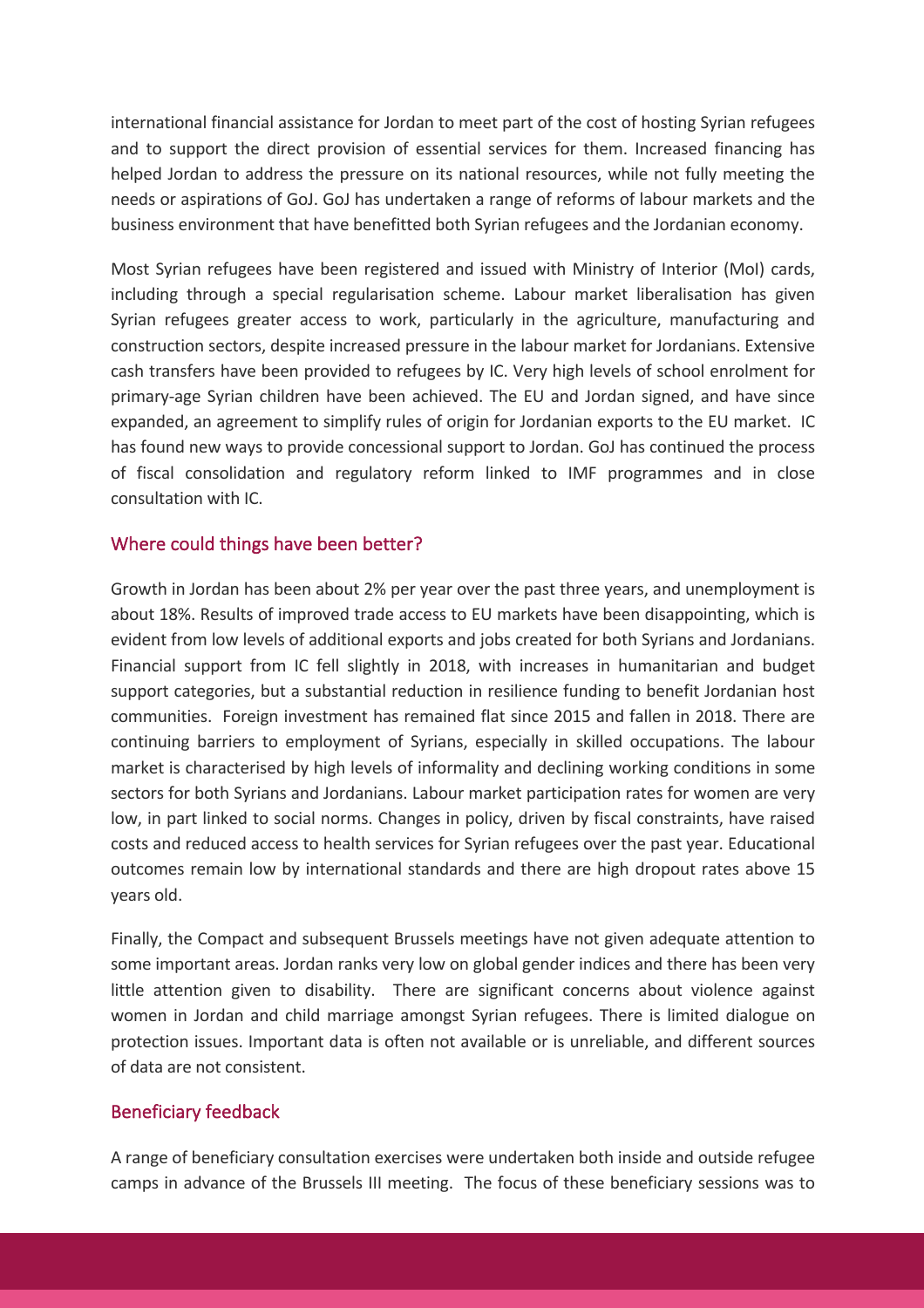identify areas of concern, gaps in service provision and challenges experienced by Jordanian and Syrian participants, in order to adapt and improve programming. During the course of the discussions, participants acknowledged the significant efforts made by GoJ and IC to establish their legal status and to provide services, while highlighting areas for improvement. Jordanians expressed some concerns about preferential treatment of Syrian refugees by IC. Refugees were generally positive about the conditions they have experienced in Jordan, and did not have plans to return to Syria over the next year. On livelihoods, the key concerns that they raised were the continuing significant legal and practical barriers to obtaining employment, including for skilled workers, and to establishing businesses. Concerns were also raised about the quality of education and the costs and quality of healthcare. It is intended to expand these beneficiary consultations with involvement from both GoJ and IC for future rounds of monitoring.

#### Recommendations

The report makes recommendations for further action under two main headings:

- Measures to improve monitoring and assessment including target setting, a strong focus on results and enhancing data availability, consistency and accuracy; and
- Measures to help achieve commitments, which will draw together existing plans and commitments into a future monitoring framework, with particular focus on:
	- **―** Development of policy dialogue and agreed action to reach commitments.
	- **―** Further development of decent job opportunities for Jordanians and Syrian refugees.
	- **―** Greater emphasis on gender, youth and disability issues, including reforms of the Labour Code for women's economic empowerment.
	- **―** Reforms in health and education to promote equitable access and quality services for Jordanians and Syrians.
	- **―** Enhanced dialogue on protection issues.
	- **―** Sustainable long term funding from IC, aligned to GoJ priorities that recognises the continuing presence of Syrian refugees in Jordan.

Although this report primarily focuses on performance over the past three years, it is expected that the Monitoring and Assessment Framework will be used for future monitoring. There will therefore need to be a process for agreeing targets for indicators in the Framework.